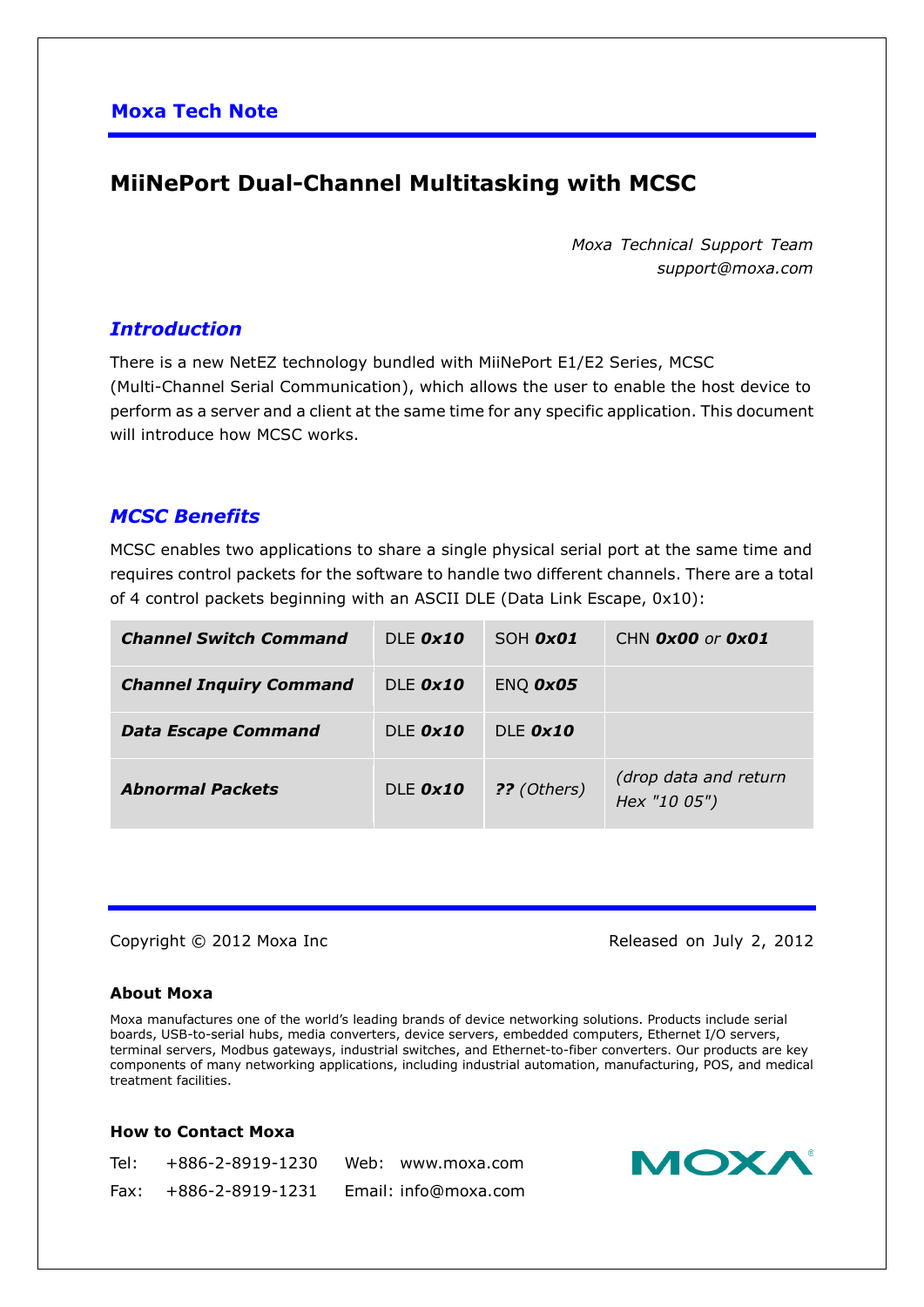**Moxa Tech Note MiiNePort Dual-Channel Multitasking with MCSC**

A typical serial-to-Ethernet application is shown below:

# **Typical Serial to Ethernet Application**



The embedded device server transparently transfers the data from E2S (Ethernet to Serial) or S2E.

When MCSC mode is enabled, encoding and decoding provides dual communication channels:



Copyright © 2012 Moxa Inc. extending the control of 3 Page 2 of 3